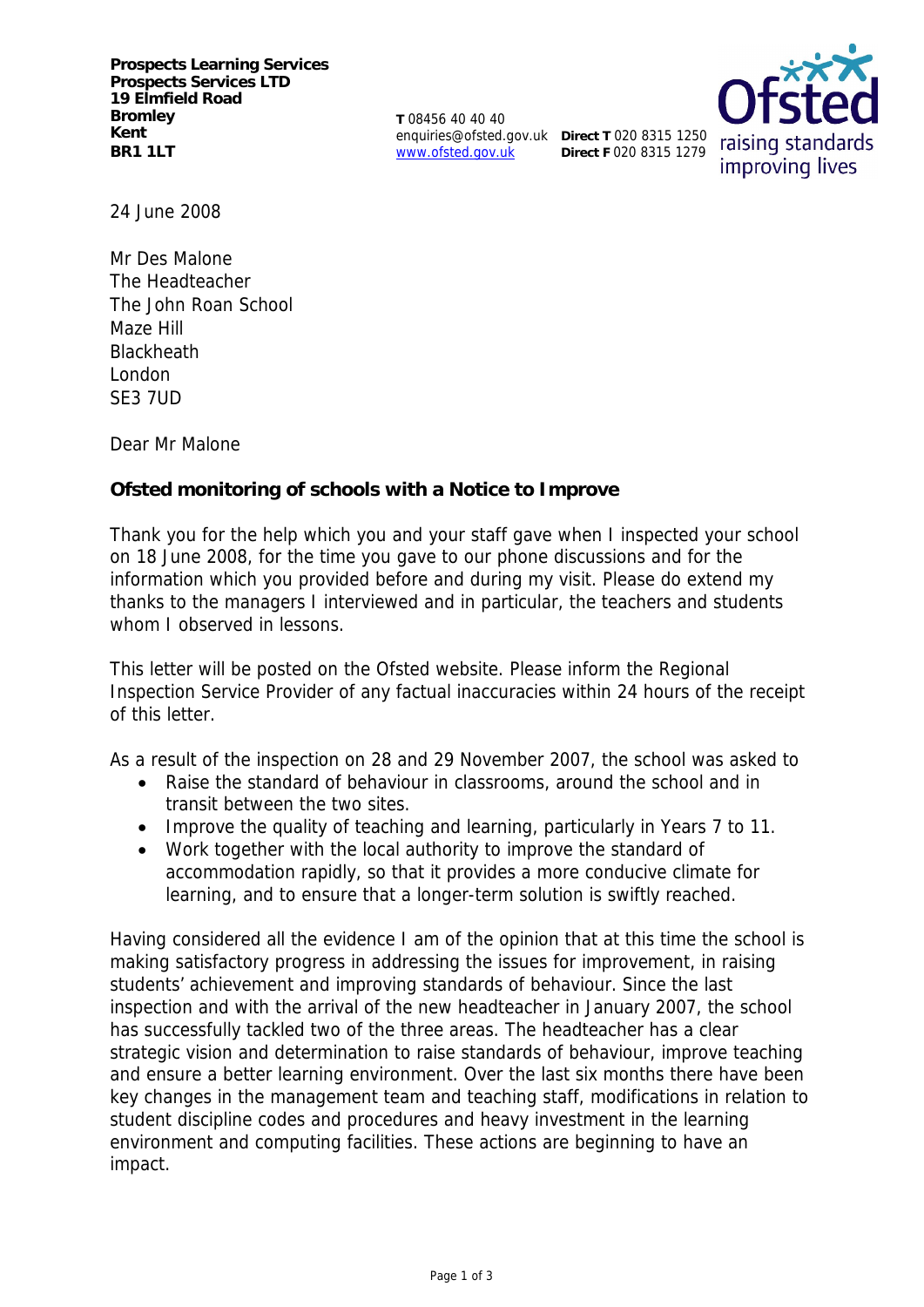

Behaviour in lessons has much improved; students work with greater concentration and there are very few instances of poor behaviour disrupting learning. Whilst students' behaviour in corridors and at change of lessons is no longer inadequate, students would benefit from following a 'corridor etiquette' that encourages them to move around the buildings, on both sites, in an orderly and respectful manner, and to arrive on time for lessons.

In those few instances, where behaviour in lessons is inappropriate to learning, this is often because a teacher has not managed effectively the fielding of questions and answers and allows students to call out responses. In some instances, the setting of a learning task does not match the students' ability. The school has had some success this term in tackling the rising trend in fixed term exclusions. This has been achieved through a systematic procedure that has lowered staff tolerance levels towards poor and disruptive behaviour.

Most teaching and learning has not improved significantly since the last inspection and progress in this area is inadequate. This is primarily owing to the internal teaching observation scheme. This has inappropriately placed too much emphasis on teacher led activities with insufficient focus on students' learning and the impact of teaching on achievement and standards. Consequently, the school has not been able to judge itself accurately, and has not evaluated what it needs to do to improve teaching and learning. The school has not yet developed an assessment for learning strategy that could help teachers use student attainment data in planning tasks and activities that are matched to students of all abilities and levels, enabling all to make good progress. In 2007, the achievement of students between Years 7 and 11 was satisfactory and standards below national averages in Year 9 examinations and in Year 11 for 5 A\*-C GCSEs (with and without English and mathematics).

In most lessons, teachers have good subject knowledge and use a range of contextually relevant materials in lessons and in some instances, can skilfully engender a sense of enjoyment and fun in their subjects. The school has put in place a sound process of academic review and evaluation for students and those who have been identified as underachieving, receive assertive mentoring and additional subject support.

In too many lessons, however, there is little basic concept checking or assessment of how well students have understood what is being taught. Assessment of students' written work is very variable. A number are not given sufficiently detailed feedback on how to improve, even when they have self identified gaps in their knowledge or skills. Little use is made of writing frames or scaffolding to help students develop writing and speaking skills in a more structured way. Given the numbers of students identified with low reading ages and low numeracy levels, the school has not yet put in place a cross curriculum literacy, numeracy and language strategy, to successfully develop these skills.

The capability of learning support staff to address the special needs and literacy and language needs of students in lessons is severely limited. This is because they do not